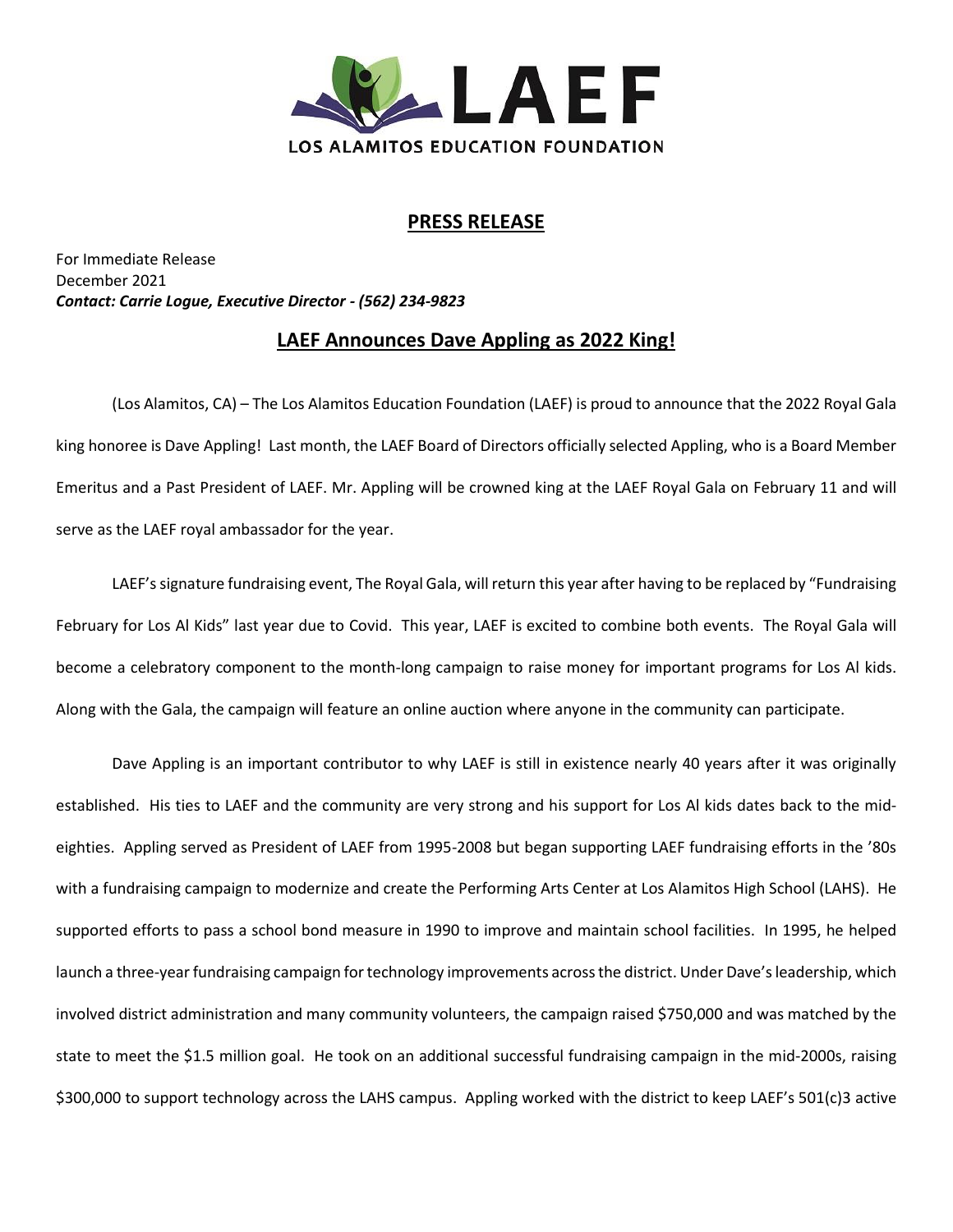until new leadership took over in 2008. He remains a LAEF Board Member Emeritus and he and his wife, Diane, are active LAEF supporters and donors.

Beyond LAEF, Appling has served as Founder and President of the LAHS Football Foundation, served on the Los Alamitos Youth Center Board and was a Director of the Rotary Interact Club at LAHS. Appling's connection to the community runs deep as shown through being awarded the Los Alamitos Chamber's Man of the Year in 1994 and the Cypress College Americana Award for Los Alamitos' Citizen of the Year in 1999.

"LAEF would not be where it is today without the commitment and dedication of Dave Appling. His tireless efforts to fundraise for Los Al kids and stay engaged and connected with the community is something to celebrate. We are so excited to honor him," said Carrie Logue, LAEF Executive Director.

All proceeds from Fundraising February for Los Al Kids and The Royal Gala will help LAEF fund the construction and interior design of a brand-new Wellness Center at Los Alamitos High School. As with the middle school Well Spaces, this area will provide a calm, comfortable space for students to reset and get support from counselors. Mark your calendars for Friday, February 11, 2022, and join LAEF as it honors Dave Appling and raises funds for Los Al Kids. For more information and to purchase tickets to the event, please visit [www.LAEF4Kids.org/fundfeb.](http://www.laef4kids.org/fundfeb)

LAEF is the non-profit partner of Los Alamitos Unified School District. LAEF enhances educational excellence by providing after-school and summer enrichment programs to children in grades Pre-K to 12. LAEF provides significant funding for mental health/wellness and STEAM teachers and instruction, as well as igniting new programs and providing valuable resources, to impact all students. For additional information on LAEF, please call (562) 799-4700 Extension 80424 or visit www.LAEF4Kids.org.